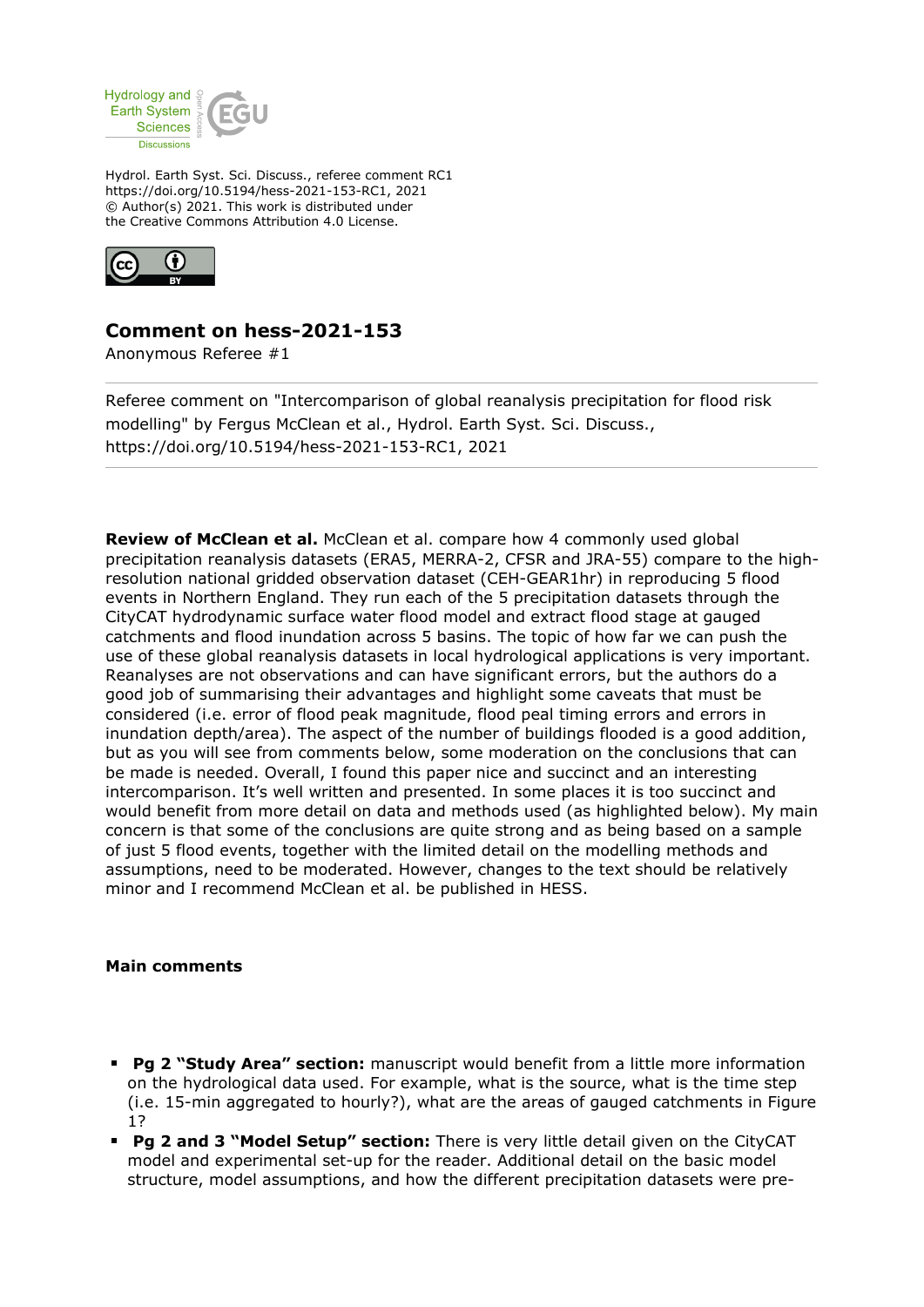processed to run through it would be useful. For example, how were the reanalysis grids downscaled to the respective catchments?

- **Pg 5 "Figure 2":** is a little confusing what is shown. Is it the average of the 5 events shown in Table 2 for each of the 5 datasets? Please confirm and expand in the main text.
- **Pg 8, Figure 5:** Am I correct to assume it cannot be concluded which dataset has the most accurate number of buildings inundated? I.e. there is no true estimate from e.g. insurance claims for these 5 flood events? Should the reader assume CEH-GEAR1hr is closest to reality as by nature it is based on observations and is higher resolution?
- **Pg 10, L247:** What is the reason for "excluding JRA-55" here?
- **Pg 10, L260-262:** "(...CFSR only inundated on average 14.4 % fewer buildings than CEH-GEAR1hr), caution should be used when interpreting outputs from any models based on them". I think it's difficult to jump to such a conclusion based on the fact that we do not know the underlaying CEH-GEAR1hr ability to capture building inundation across the 5 flood events in reality. Please qualify.
- **Pg 10, L265-266:** "JRA-55 should not be used in flood risk modelling". This is a very strong conclusion and given your assessment is only over 5 flood events, I would argue it's too strong. Please moderate recognising the limited sample set of events used.

## **Technical comments**

- **Pg 4: L126-127:** The main ERA5 paper is now published by Hersbach et al. (2020) and might be useful to add
- **Pg 6:** Table 3: Missing "Building" in "Mean Absolute [Building] Inundation Error" in table column header?
- **Pg 10: L251-252:** Progress has already been made with the new land version of ERA5, ERA5-Land (Muñoz-Sabater et al., 2021), now at 9km horizontal resolution. It would be interesting to see if this leads to improvements over ERA5 based on the spatial resolution increase. Not required in this paper, merely interested to see in future if there is much (any) benefit!

## **References**

Hersbach, H., Bell, B., Berrisford, P., Hirahara, S., Horányi, A., Muñozâ□□Sabater, J., Nicolas, J., Peubey, C., Radu, R., Schepers, D., Simmons, A., Soci, C., Abdalla, S., Abellan, X., Balsamo, G., Bechtold, P., Biavati, G., Bidlot, J., Bonavita, M., Chiara, G. D., Dahlgren, P., Dee, D., Diamantakis, M., Dragani, R., Flemming, J., Forbes, R., Fuentes, M., Geer, A., Haimberger, L., Healy, S., Hogan, R. J., Hólm, E., Janisková, M., Keeley, S., Laloyaux, P., Lopez, P., Lupu, C., Radnoti, G., Rosnay, P. de, Rozum, I., Vamborg, F., Villaume, S., and Thépaut, J.-N.: The ERA5 global reanalysis, 146, 1999–2049, https://doi.org/10.1002/qj.3803, 2020.

Muñoz-Sabater, J., Dutra, E., Agustí-Panareda, A., Albergel, C., Arduini, G., Balsamo, G., Boussetta, S., Choulga, M., Harrigan, S., Hersbach, H., Martens, B., Miralles, D. G., Piles, M., Rodríguez-Fernández, N. J., Zsoter, E., Buontempo, C., and Thépaut, J.-N.: